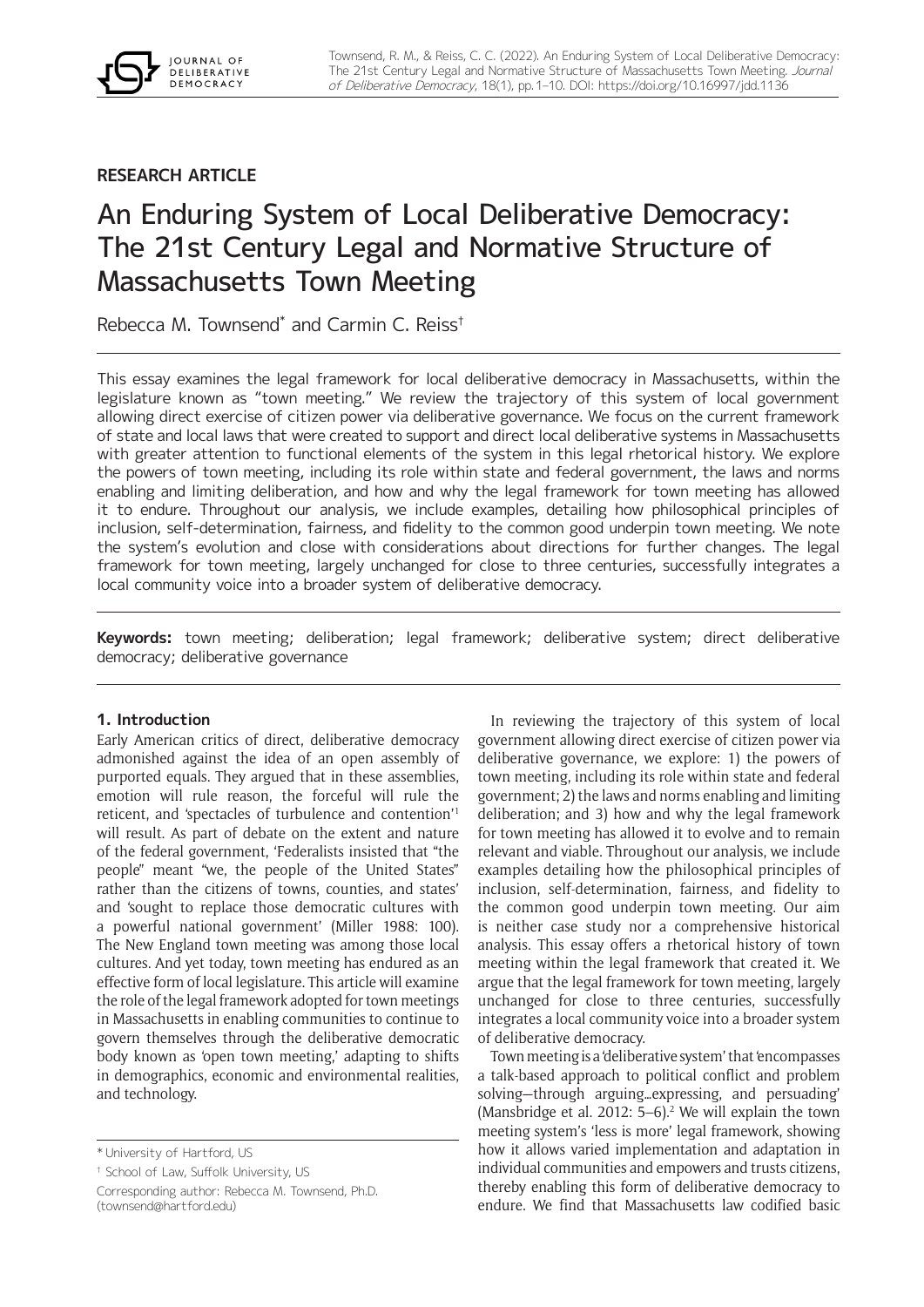elements which empirically had worked in the selfregulation of communities through town meetings, leaving broad latitude for implementation of the basic elements in individual towns, but also creating guardrails to prevent communities from making local governance decisions inimical to their roles as functional units within the larger state and national governments. We measure success by the observed functionality of communities employing open town meeting as their legislature and the volume of communities (259 towns plus two fire districts) retaining this form of legislature rather than opting for an elected representative town meeting (33 towns) or city council (59 cities). We are interested in how the open town meeting legislature functions. We make no claims about the qualities of deliberations enabled by this framework, as that would require empirical analysis of the deliberations and their local contexts beyond the scope of this essay.<sup>3</sup>

#### **2. Present Context and Prior Literature**

We begin with developments occurring since the late 18th century, when the Commonwealth of Massachusetts adopted its Constitution. In the 19th century, visitors to the United States observed and wrote about its local governance, focusing on town meeting as a unique feature of the New England states (Bryce 1888; Tocqueville 1835). Tocqueville observed that '[t]he New England town brings together two advantages that, wherever they are found, strongly excite the interest of men [sic] namely, independence and authority. Its sphere is limited, indeed; but within that sphere its action is unrestrained' (Tocqueville 1835). Resident scholars also have examined the norms, meanings, powers, and limits of local town governance (e.g., Bryan (2004), in Vermont; Handlin & Flug Handlin (1947/1969), in Massachusetts). However, few scholars of deliberative theory and practice have engaged the subject of contemporary town meeting comprehensively and analytically. Historical portraits of Massachusetts town governance (Abbott 1935; Adams 1892; Brown 1955; Bryce 1888; Handlin & Flug Handlin 1947/1969; Harrington 1984; Gustafson 2019; Kerr 1964; Lockridge & Kreider 1966; Lombardo 1997; Mandell 2019; Potter 1957; Round 1999; Tilden 1958; Tocqueville 1835; Zuckerman 1968, 1978, 2019, Zimmerman 1967) are more numerous than contemporary studies (Bresler 1996; Bryan 2004; DeSantis & Hill 2004; Leslie 2013, 2018; Mansbridge 1980; Salvino, Tasto, & Turnbull 2012; Townsend 2004, 2006, 2009, 2019; Townsend & Milburn 2022; Zimmerman 1999). The area thus remains ripe for study.

Two possible explanations for the scant contemporary scholarly interest in town meeting are that the institution is presumed passé, or too rare. The first presumption is reflected in the group interview included in the *Journal of Public Deliberation*'s reprint of *Participation*'s special issue focused on town meetings (Bryan et al. 2019). Bryan faults the *Journal*'s animating question itself: 'Even the question posed by *Participations* exhibits this historical bias: "Is it still beneficial today to refer to these *old* (my italics) models of participation?" Why not employ the verb "use"? And what's with the word "old"?'

The second presumption is reflected as Bryan continues: 'Hundreds of town meetings are still held every year in New England' (2019: 1–2). Despite being rare in the US, town meeting is the majority form of local legislature in Massachusetts; study of these contemporary legislatures is useful for seeing what 'ordinary' citizens do when their governments entrust them with authority to govern. Bryan (2019) reminds us that town meeting 'was not created to "enhance citizen participation and deliberation." It was created to govern' (2019: 13). It is this function of deliberation that is lost in narrower descriptions or critiques that do not attend to the role of the town meeting in the context of a broader governmental system; deliberation at town meeting is not meant to mediate conflict (cf. Gustafson 2019: 5), but to govern. Deliberation is not an end but a means to an end. Studying the legal framework of town meeting allows us to understand why it has continued to operate.

Mansbridge et al. observed that much research on deliberation in democracy has not attended to 'the interdependence of sites within a larger system' (2012: 1). That is, most research is focused on a particular event, or a single unit in isolation. They add that 'no single forum, however ideally constituted, could possess deliberative capacity sufficient to legitimate most of the decisions and policies that democracies adopt' (2012: 1). When scholars frame the analysis in this way, they obscure and deflect the myriad other ways in which a deliberative legislative body reaches decisions, accrued from peripheral deliberations over time, in some cases decades' worth. Mansbridge et al. (2012) urge setting aside this mode of analysis in favor of a systems approach (see also Parkinson & Mansbridge 2012). Zgiep (2019) further develops the concept by focusing on the relational and interactional connections across parts of the system, arguing the importance of understanding 'micro-deliberation which is the fundamental buildingblock of deliberative democracy' (2019: 8). Consistent with the observations of Mansbridge et al (2012), we find that systemic studies of town meeting are scarce. Bryan's (2004) work comes closest to a systems approach as applied to the state of Vermont, given that it considers the whole context of relations and nodes. An ethnographic approach is another way to consider town meeting in context (e.g., Townsend 2006, 2009, 2019).

We examine town meeting not as a discrete, selfcontained institution but as a unit of a larger governmental system by reviewing laws, court decisions, and other sources related to Massachusetts town meeting. Town meeting occurs not in isolation, but within a community system of networked residents' needs, values, history, and laws, neighboring other community systems which are both similar and different, all within a larger legal framework (system) developed over hundreds of years. Its functions are better understood in the context of the systems in which it operates and the structures that both enable and constrain and enable it. A constellation of networks guides town meeting deliberations in the 259 Massachusetts towns that rely upon this form of legislature. Thus, we turn first to the larger context of which town meeting is part.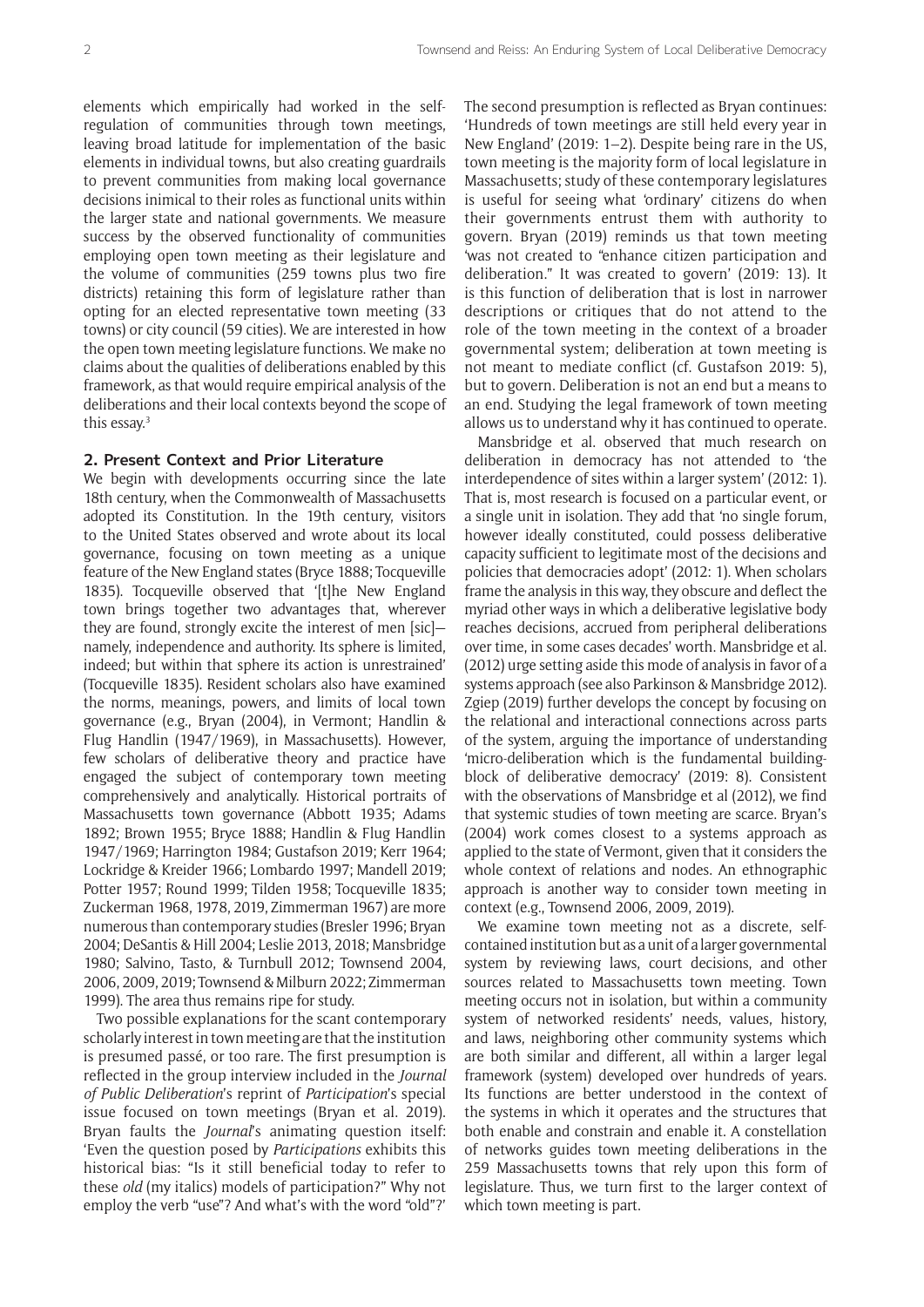# **3. Town Meeting Power within State and National Government**

# **3.1 Federal power as a limitation on town meeting**

Town meeting today, which traces its beginnings to the 17th century American colonial period (Zimmerman 1999; Adams 1892; Hall 2019), has a defined role within a federal system. At the Constitutional Convention in 1787, the people of the United States agreed to vest certain powers of the states in the new federal government and to make those powers supreme. State constitutions and laws vested certain state powers in local governments. Although there was some debate historically whether municipalities have an 'inherent right to self-governance,' this view was never broadly accepted.<sup>4</sup>

## **3.2 State power as both limiting and empowering town meeting**

The Massachusetts Constitution, adopted in 1780 (the impetus for which originated in town meeting votes), provides that municipalities may exercise only those powers specifically granted to them by the state legislature, known as the General Court.<sup>5</sup> In other words, to enact a local law governing a particular topic, a city or town had to find an express authorization of local power to do so somewhere in a state statute. Pressure from local governments for greater control over local matters, originating largely in town meeting votes, led to a patchwork of special state legislative acts to enable individual communities to adopt local regulations, such as creating a historic preservation district, regulating location of signs, or providing for the Town Clerk to be appointed rather than elected at the polls. In the 20th century, growing frustrated with the volume of special municipal acts being requested by towns, the state Legislature concluded that a change to the system of state and local government was in order.

System change came in the form of the Home Rule Amendment to the state constitution adopted in 1965. The American Municipal Association (predecessor of today's National League of Cities)<sup>6</sup> promoted this amendment which reversed the approach to local authority for selfgovernance. Now, a city or town would have the power to enact local legislation on any matter unless specifically preempted by state or federal law, or otherwise inconsistent with state or federal legislation governing the same topic.<sup>7</sup> Today, in practice, *somewhat* greater power for self-rule belongs to Massachusetts town meetings. However, local legislatures still must be cognizant of their place within the state and federal system and may not regulate in areas which the state or federal government has chosen to regulate, such as water resource management, interstate commerce and transportation. Special state acts remain necessary to empower town meeting to adopt certain types of measures, such as a property tax exemption for senior citizens of limited means, or a bylaw permitting the recall of elected officials.

# **3.3 Separation of powers limiting local power**

The 'separation of powers' principle also limits town meeting authority. This familiar concept provides that each branch of government has its own function, acts as a check and balance on the others, and none may invade the province of the others.<sup>8</sup> In local government, town meeting serves the legislative function, the Select Board serves the executive function, and various boards and committees serve the judicial function. As the legislative branch, town meeting may not invade the province of the Select Board in carrying out its executive function, or that of other committees serving either an executive or judicial function. For example, town meeting may not vote to fire the town manager or the police chief, because the hiring and firing of such town employees is the province of the executive power.

# **3.4 Town meeting's local duties and authority**

Within its defined sphere, town meeting has substantial governance duties and authority. Massachusetts municipal governments are responsible for local roads, parks, water, sewers, and other utilities that in other places are managed by county governments. Town meeting must authorize annual appropriations for operation of municipal government and public education,<sup>9</sup> as well as any borrowing necessary for these purposes, and salary scales for town employees. Local property tax rates are based upon town meeting appropriations. Some towns provide municipal services, such as electricity, water, and sewer, through entities operated as selfsupporting independent businesses, with policies and rates determined by an appointed board of citizens. These entities, known as 'enterprise funds,' must seek authorization from town meeting for the expenditure of collected fees on operations, as well as approval for capital project borrowings.

Town meeting is empowered to enact bylaws ('ordinances' in cities) relating to a wide variety of matters, such as land use, hunting and fishing, smoking, refuse disposal, signs, disorderly conduct, historic preservation, domestic animals, and sale of goods in plastic bags and bottles.10 It may acquire property for public purposes by purchase or eminent domain taking, $11$  and dispose of town property through sale<sup>12</sup> or long-term lease.<sup>13</sup> Town meeting may amend the organizational charter of the town, within certain state-defined parameters.<sup>14</sup> It may create and charge a committee to study an issue and report back to a future town meeting.

Adoption of optional legislative provisions and programs created for towns by the state, such as local hotel or meals tax, participation in a state-matched community preservation fund, or reduced local road speed limits, require town meeting authorization. Typically, a town's elected officials bring the option to adopt a state program before town meeting. Town meeting holds the sole authority to direct the Select Board to petition the state legislature for special legislation to give the town additional authority for local regulation. Either regular voters or local elected officials may bring forward such proposals.

#### **3.5 State review of local bylaw decisions**

Guardrails to ensure that town meeting action stays within its sphere of power are found in the state statutory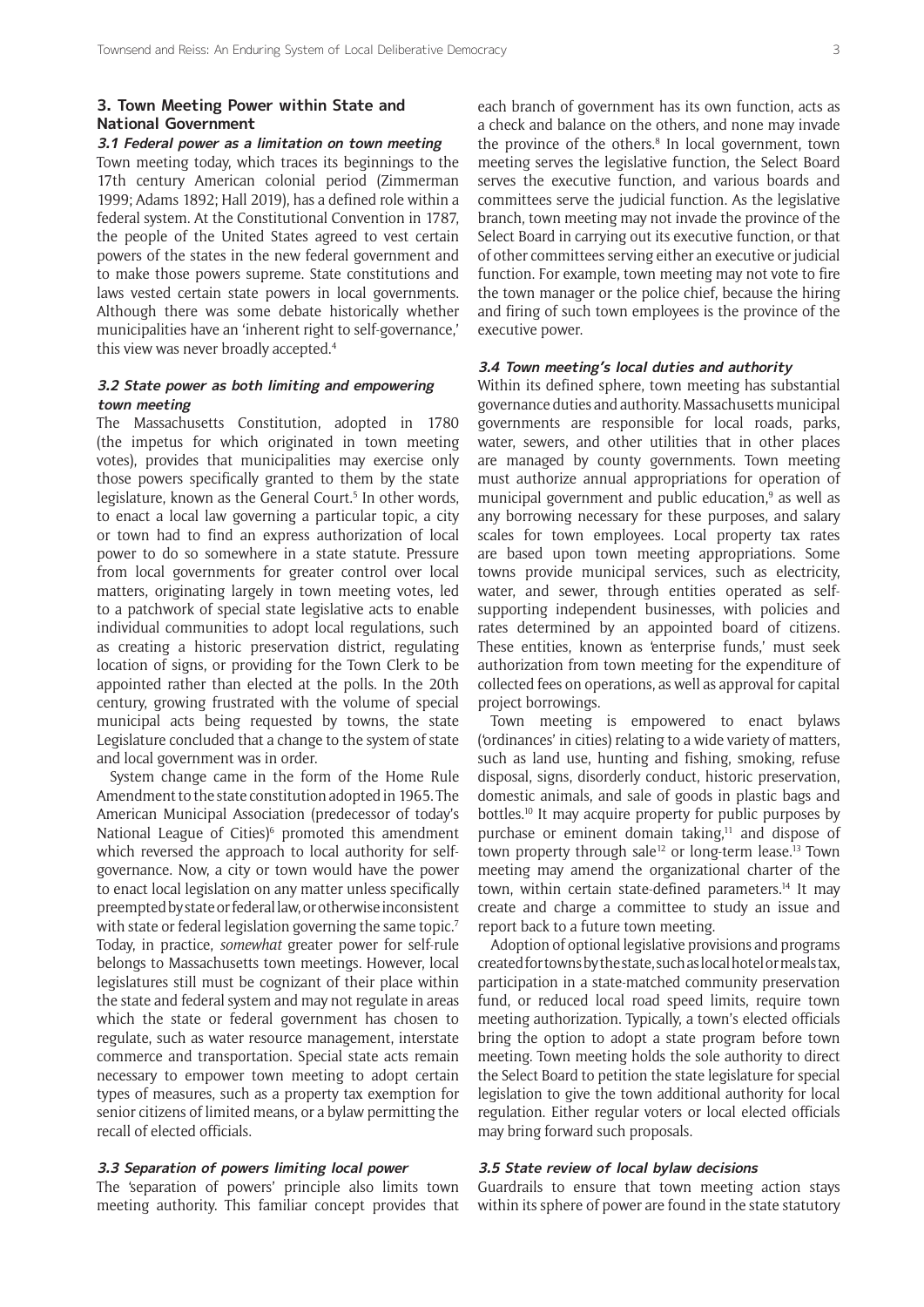requirement that the Attorney General (AG) review general or zoning bylaws, not budget decisions, passed by town meetings prior to their becoming effective and in the reviewability of town meeting actions by the courts. So long as a community decision formed through deliberation at town meeting does not invade the province of another branch of government or run afoul of state or federal law, it may be enacted as local law. The AG will invalidate a bylaw adopted by a town meeting exceeding its legal authority. For example, Southampton Town Meeting voted to amend their bylaws to restrict town meeting speakers' right to offer amendments to monetary articles, limiting the amounts they may offer; the AG disapproved of this due to it being inconsistent with state law.<sup>15</sup> Other unauthorized actions are subject to challenge in the courts by an aggrieved party. These measures to ensure that town meeting operates as intended with the larger governmental system have proved effective over time.

## **3.6 Town meeting's influence on other branches and levels of government**

On matters beyond its legal authority, town meeting has the power to *influence* other branches of town government and other levels of the governmental system. When voters have no authority to act directly, but have a point of view, they may use town meeting to communicate their views by adopting a resolution. Typically, a resolution is brought to town meeting by means of a 'citizen petition,' an article offered by ten or more registered voters of the town. For example, although town meeting has neither legal authority to direct a School Committee to construct an athletic field using natural versus artificial turf nor power to veto a school budget item for an artificial turf field, it does have the power to adopt a resolution stating the voters' preference for natural turf and urging the School Committee to choose accordingly. Although such resolutions are not formally binding, elected officials ignore them at their peril in the next election. On issues of state or national importance, such as expanding state law on management of plastic beverage bottle waste or revamping national political campaign contribution laws, communities have been known to organize presentation of the same resolution before town meetings in multiple communities, followed by the transmittal of all resolutions thus adopted to the state or federal legislature. The ability of a community to raise its voice through resolution, serves as a pressure-relief valve for frustration and enables the community to abide the limitations on local authority (DeSantis & Hill 2004; Leslie 2013, 2018; Mansbridge 1980; Townsend 2006, 2009, 2019; Salvino, Tasto, & Turnbull 2012). The continued use of town meeting by local communities to deliberate upon topics of concern, find a common voice, and make that voice heard beyond legally defined borders and spheres of authority strongly suggests that this function is one of the reasons that town meeting endures as a form of local government.

# **4. Laws and Norms Enabling and Limiting Deliberation**

Town meeting offers participants a chance to deliberate on proposals before they vote. In deliberations, participants ask questions, give answers, weigh benefits and costs, make arguments, tell stories, and engage in verbal play (Townsend 2006, 2009, 2019; Townsend & Milburn 2022). They bring their own professional expertise, experiences, and have town staff and consultants. In North Andover, for example, deliberation on a citizen's petition to permit a medical marijuana facility was held. One participant asked for more time to consider the environmental impacts the proposal would have on a local lake; a business owner spoke to the economic benefits it would have; and another made a motion to shorten the time for deliberation, which is denied by the Moderator (NorthAndoverCAM 2017). Amendments can be made—with deliberation on them first, then a vote on whether to amend, before returning to more deliberation on the main motion.

#### **4.1 State law framework for town meeting**

The state constitution and general laws create the legal framework for town meeting decision-making, while locally adopted regulations and normative rules and traditions give full and unique shape to the deliberation that takes place at each town meeting. This legal structure left room for the local variations and nuances to develop. During the 17th and 18th centuries, when individual towns were distant from and in limited communication with each other, each adopted their own rules and procedures for town meeting. Every town meeting reflected the character and values of its respective town (Zimmerman 1999). The same is true today.

State law protects the basic rights of voters by requiring that towns permit all registered voters to participate in town meeting<sup>16</sup> and provide a venue (or connected venues) large enough to accommodate them, with provision for all to hear and to address the meeting.17 If a number of voters greater than the venue is able to support come to the meeting, it must be adjourned and reconvened within a specified time at a venue able to accommodate all voters who wish to participate.18 To assure advance notice of the matters open for voters to deliberate and decide, the statutory framework imposes upon Select Boards the duty to publish a 'warrant' describing all the matters to be considered at town meeting, as well as the time and place of the meeting.19

Because town meeting is not a public forum but a *legislature*, participants do not hold all individual rights guaranteed against state interference by the state and federal constitutions. For example, at town meeting there is no First Amendment right to freedom of expression or to petition the government for redress of grievances: a nonvoter has no right to speak unless given permission by the Moderator, and "there is no constitutional right to insist that there be debate when, in the proper course of town meeting procedures, the meeting determines to terminate or forgo discussion" (*MacKeen v. Town of Canton*, 379 Mass.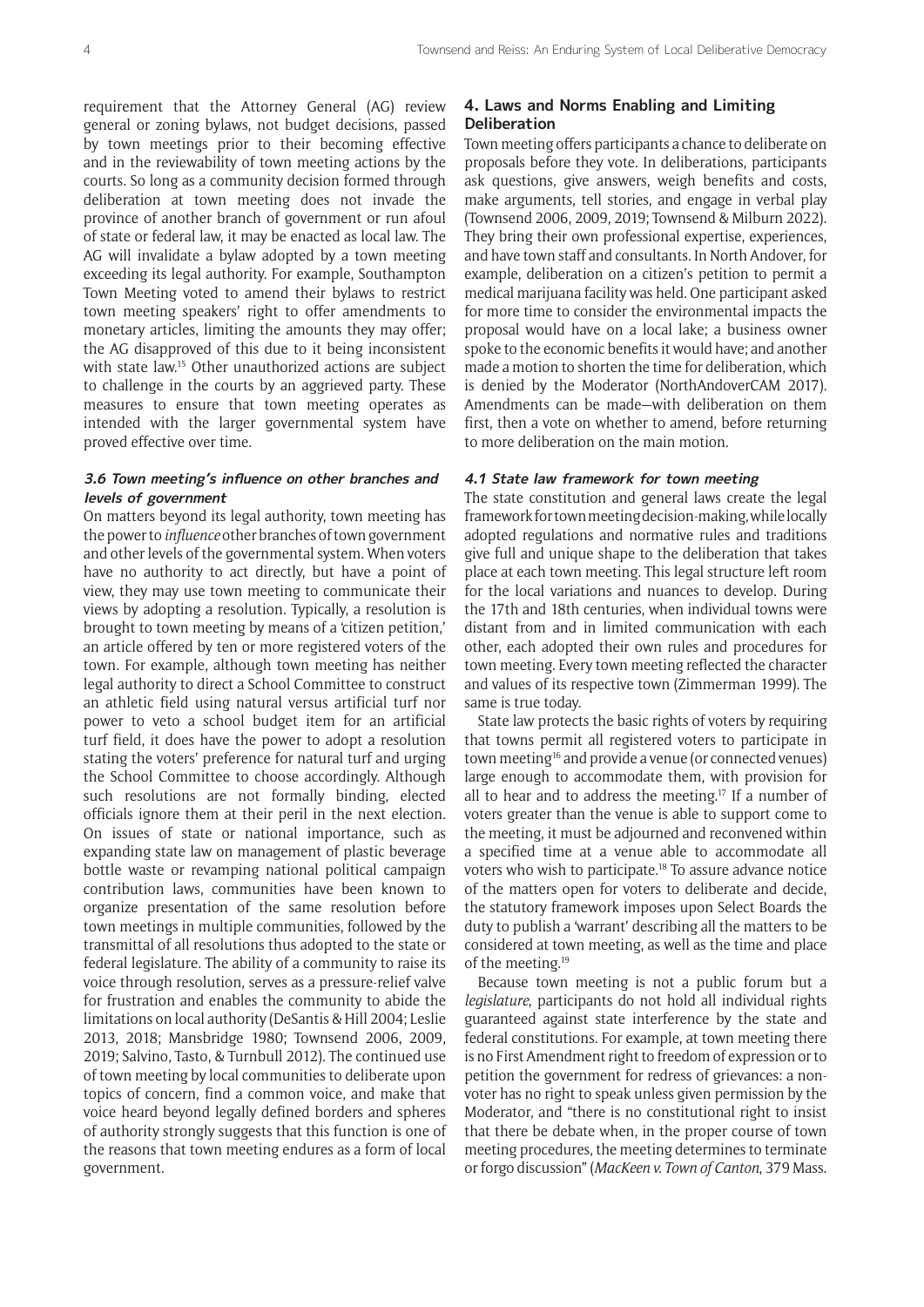514 (1980)). Outside of the meeting itself, however, voters and non-voters alike remain free to voice their views on town meeting matters, individually or collectively, through print and social media, mailings, phone calls, posters, lawn signs, or public demonstrations—and they do. 'Demonstration' may occur as part of the broader deliberative system (Mansbridge et al. 2012: 5).

Pursuant to state law, Select Boards typically call the annual and special town meetings, but voters may direct the calling of a special town meeting by petition. Voters may bring issues of importance to the annual town meeting is a right secured in the statutory obligation of the Select Board to place on the warrant any item that ten voters petition to include. The Select Board is required to call a special town meeting sought by 200 voters, or 20% of all voters, whichever number is lower.<sup>20</sup> Should they 'unreasonably' refuse to call a meeting, a justice of the peace may do so. $21$  Town meetings, no matter the time of year, call people together to deliberate and vote, face-to-face, typically in the evening on weeknights. In general, a town must hold its town meeting within its own borders, but a community may hold its town meeting in the regional school building in a district of which they are part, despite the building being in another town.<sup>22</sup>

Conduct of town meeting requires a Moderator (who must be an elected town resident) to regulate the meeting and a Clerk (who may be an elected town resident or an appointed resident or non-resident) to record results (Johnson et al. 2001: 26). The statutory requirement for a Moderator at town meeting codified a practice well established in colonial times. As early as 1645, it was determined in the Massachusetts town of Dorchester 'that [so] Confusion may be avoided and business more orderly dispatched, for the ends before mentioned, we the seven men have appointed one of us to be our moderator to propound and also to order our meetings: And that all the assembly shall address and direct their speech unto him and shall be attentive unto the business of the assembly' (Adams 1892: 16). The 'seven men,' antecedent to today's Select Board, instituted the office of Moderator in reaction to a particularly raucous town meeting.

Largely unchanged since the 1700s, state law provides only general parameters for the exercise of the Moderator's powers and responsibilities. As observed by the state's highest court, 'the office of Moderator is an ancient one. Its powers are extensive. It is provided, in [Massachusetts General Laws] that the Moderator "shall preside and regulate the proceedings, decide all questions of order, and make public declaration of all votes."' Unlike the 'speaker,' or president of a state or federal legislature or city council, the town meeting Moderator has no authority to decide the legislative agenda. The role is strictly procedural, created for the management of deliberation and votes. The Moderator is specifically empowered to give, and to withhold, permission to speak at the meeting, and to have removed any attendee who refuses the Moderator's direction or otherwise disrupts the meeting.23 In case of a public health or safety emergency,

the Moderator is empowered to recess and continue the meeting to another date, time, and place certain. Specific details on the management and conduct of deliberation at town meeting are left to local regulation through custom and practice or local bylaw.

Other provisions in the basic framework for town meeting endeavor to make certain that the results of its deliberative process accurately reflect the decisions of the voters. For example, if seven or more voters question the Moderator's declaration of a vote taken by voice or a show of hands or raised paper slips, the Moderator must recount the vote by 'polling the voters or dividing the meeting unless the town has by a previous order or bylaw provided another method.'24 'Dividing the meeting' involves a physical count of the votes, usually by having tellers walk through the hall to tally the votes row by row (Johnson et al. 2001: 24–25). Statutory supermajority provisions, requiring clear and convincing support within the deliberative body, apply to actions that would have a significant impact on a town. Examples include the two-thirds quantum of vote requirements for passage of land-use bylaws, purchase of real property by the town, approval of town debt obligation, or exclusion of specific debt from counting toward the maximum allowed property tax increase (2.5%, pursuant to state law).25

To aid citizen legislators in making educated decisions on consequential financial matters, Massachusetts law also requires that any town with a tax apportionment valuation over \$1 million appoint or elect a finance or advisory committee, which 'shall consider any or all municipal questions for the purpose of making reports or recommendations to the town.'26 This broad charge has taken different shape in different towns, in accordance with individual town charters, bylaws, and traditions. In many towns, the finance committee is a powerful force both in shaping financial proposals, and in the meeting's deliberations. In public meetings during the time preceding town meeting, the finance committee may drive changes in budgets proposed by a town manager or school superintendent, or it may even be itself responsible for developing and presenting the town's budget to town meeting. These state-level framework provisions, together with the requirements that a Moderator elected by the voters must preside over the meeting and declare votes $27$ and a town Clerk must be present to keep a publicly available record of the meeting's votes.<sup>28</sup> have served for centuries to safeguard the effectiveness and legitimacy of decisions made through the deliberative process.

#### **4.2 Local law, custom, and practice**

The procedural basics for town meeting, requiring that action by the meeting take the form of motions on articles in the warrant followed by debate, opportunity to amend, closing of debate, and vote, are established by local rule and are relatively consistent across towns. As one parliamentary handbook author observed, '[e] very deliberative assembly, by the mere fact of its being assembled and constituted, does thereby necessarily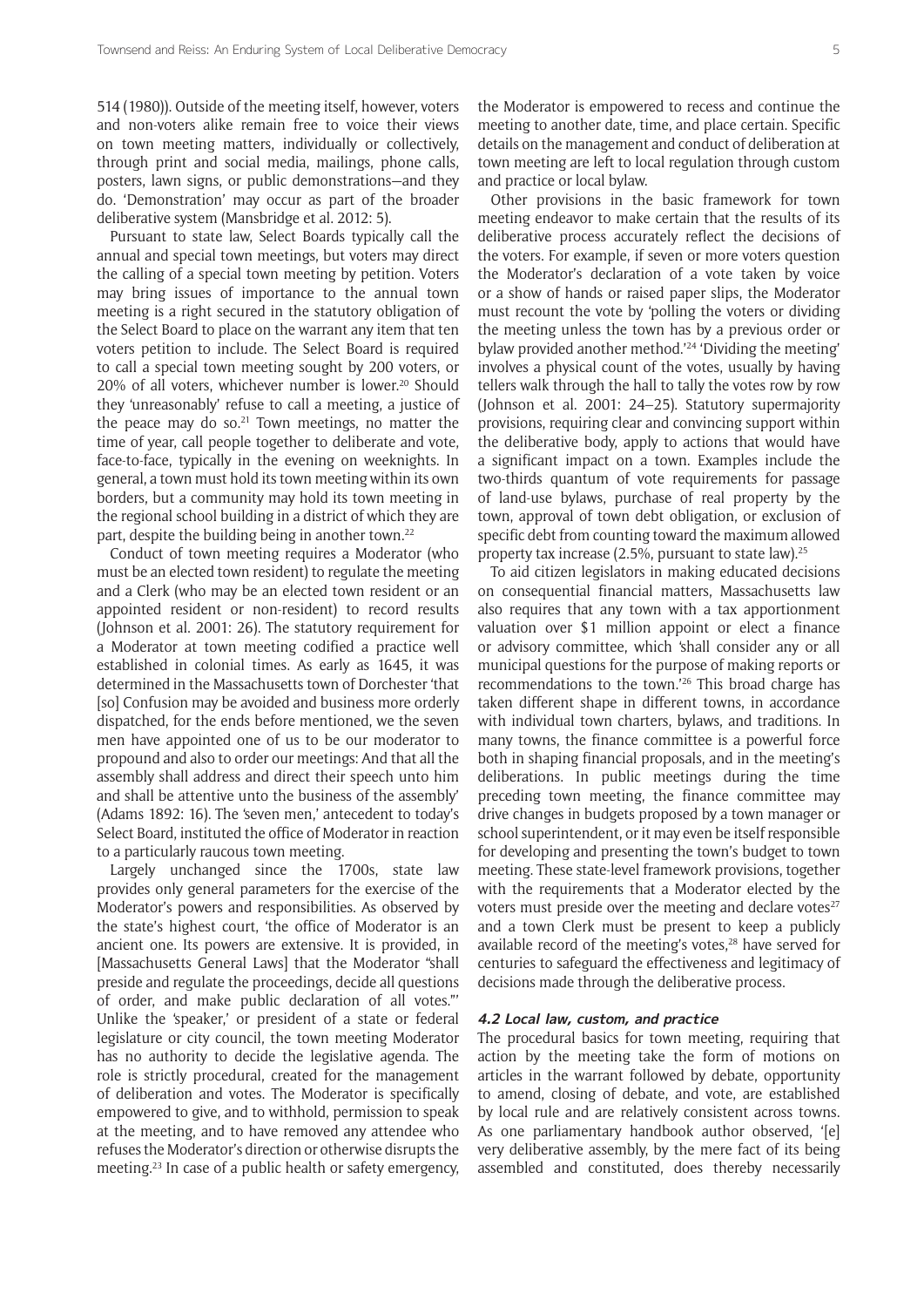adopt and become subject to those rules and forms of proceeding, without which it would be impossible for it to accomplish the purposes of its creation' (Cushing 1928: 6). This fundamental need for general parliamentary rules led towns historically to adopt guides such as Robert's *Rules of Order* and *Cushing's Manual*. These guides, written with other types of deliberative bodies in mind, were not wholly apposite to town meeting.<sup>29</sup> In the 1960s, the Massachusetts Moderators Association, a statewide organization dedicated to the support and education of Moderators, wrote a procedural guide specifically tailored for town meeting, called *Town Meeting Time,* which has been widely adopted (Johnson et al. 2001).

Beyond the norms of parliamentary practice, significant local differences due to local histories and conflicts in the conduct of town meeting result in a distinct feel and functionality to every town meeting (Johnson et al. 2001). Some towns have adopted extensive bylaws governing specific town meeting procedures (limiting the Moderator's discretion), while others operate primarily by normative rules existing by tradition and custom with little proscribed by bylaw (reserving broad Moderator discretion). Some require a quorum of voters to allow town meeting to commence and act; others require no quorum. Means for taking a vote vary considerably, with some town meetings voting by electronic tabulation devices, some by raised paper voting slips, some by counted ballot, and some by voice vote. Numerous other practices vary by local custom, from the pre-meeting availability of information on the articles, to what materials may be distributed inside the meeting venue, to how motions are presented and who presents them, to whether non-voters may speak at the meeting and with whose permission, to whether and to what extent speakers are time-limited, to whether and how technology is used at the meeting, to the character and quality of deliberation, to whether demonstrations of voter sentiment (clapping, booing) are common, and even to whether a community supper precedes the meeting. In Bedford Town Meeting, for example, voters may speak, but nonvoters may speak only without objection from the participants, as happened in the deliberation on an amendment to provide additional appropriations for the Housing Authority's Life Management program (Bedford TV 2019). These differences, representing each town's choices on how to structure its local deliberative democracy to best meet its goals, form the 'character lines' that make the face of every town meeting unique.

The town meeting deliberative process serves to generate understanding of complex or technical recommendations. Voters who cannot reasonably be expected to have full command of the regulatory, technical, and financial aspects of, for example, a town wastewater treatment facility project, nonetheless are charged at town meeting with approving the borrowing of large sums of money for the recommended facility. On some decisions, the deliberative opportunity at town meeting may be adequate to secure the understanding and acceptance (or rejection) of the community. For particularly complex or controversial decisions, local officials may host additional deliberative sessions. No decisions are made at hearings of this sort, but the deliberation that takes place often shapes the proposal and may provide the basis for town officials' recommendations.30

Volunteer-led committees play a central role in local government and town meeting. These committees develop citizen competence and expertise in municipal affairs and contribute local knowledge to town meeting deliberations. Community members often raise issues (e.g., expressing desire for a senior center or recreation area) which elected officials have not identified as priorities; boards may then take up these citizen-identified priorities as their own. Committees study and hold public discussion on proposals offered for town meeting consideration, form recommendations for appropriate action, and often develop their own proposals. The ancillary deliberative processes of these committees add breadth and depth to town meeting deliberations, effectively enabling the legislature to delve deeply into complex issues to make informed decisions.

#### **5. Adaptations within the Legal Framework**

Adaptations in town meeting over time have allowed this form of direct deliberative democracy to remain a relevant and viable means of local government. Massachusetts state law allowed individual towns to determine how to implement powers and guardrails to accord with local needs and desires, and to adjust their chosen means over time. The framework was based upon historical experience of the town meeting form of legislature, with its local variations and idiosyncrasies. Contemporary towns, with complex infrastructure, public safety departments, public education systems, and myriad citizen services and regulatory obligations, are vastly different from the towns of the 17th century, whose concerns were primarily land and livestock management and local trade. The world of technology, communications, demographics, and economics in which the 21st-century town meeting operates could scarcely have been imagined in 17th-century America. Yet the town meeting abides. As communities have evolved, voters have been empowered to study and recommend modifications to their town meeting, within the limits of state and federal authority, to allow it to function as they need and wish through bylaws, charter changes, and Home Rule petitions. The simplicity and flexibility of the legal framework for town meeting have permitted it to adapt to the changes in the world around it.

For example, one important way in which the legal framework for town meeting systems has proven itself is in its ability to welcome new participants as expansion of the right to vote has expanded. Prior to 1920, voters were men, with women participating in minor roles, and prior to 1700, landowning men only.<sup>31</sup> Mandell's (2019) study shares an exception, of Mahicans' participation in town meeting, in both Mahican and English, and serving in elected office. Women's suffrage in 1920 doubled the range of participation possible at town meeting.<sup>32</sup> Current state law opens participation in town meeting to any town voter. Town meeting participants today may include both voting and non-voting residents, elected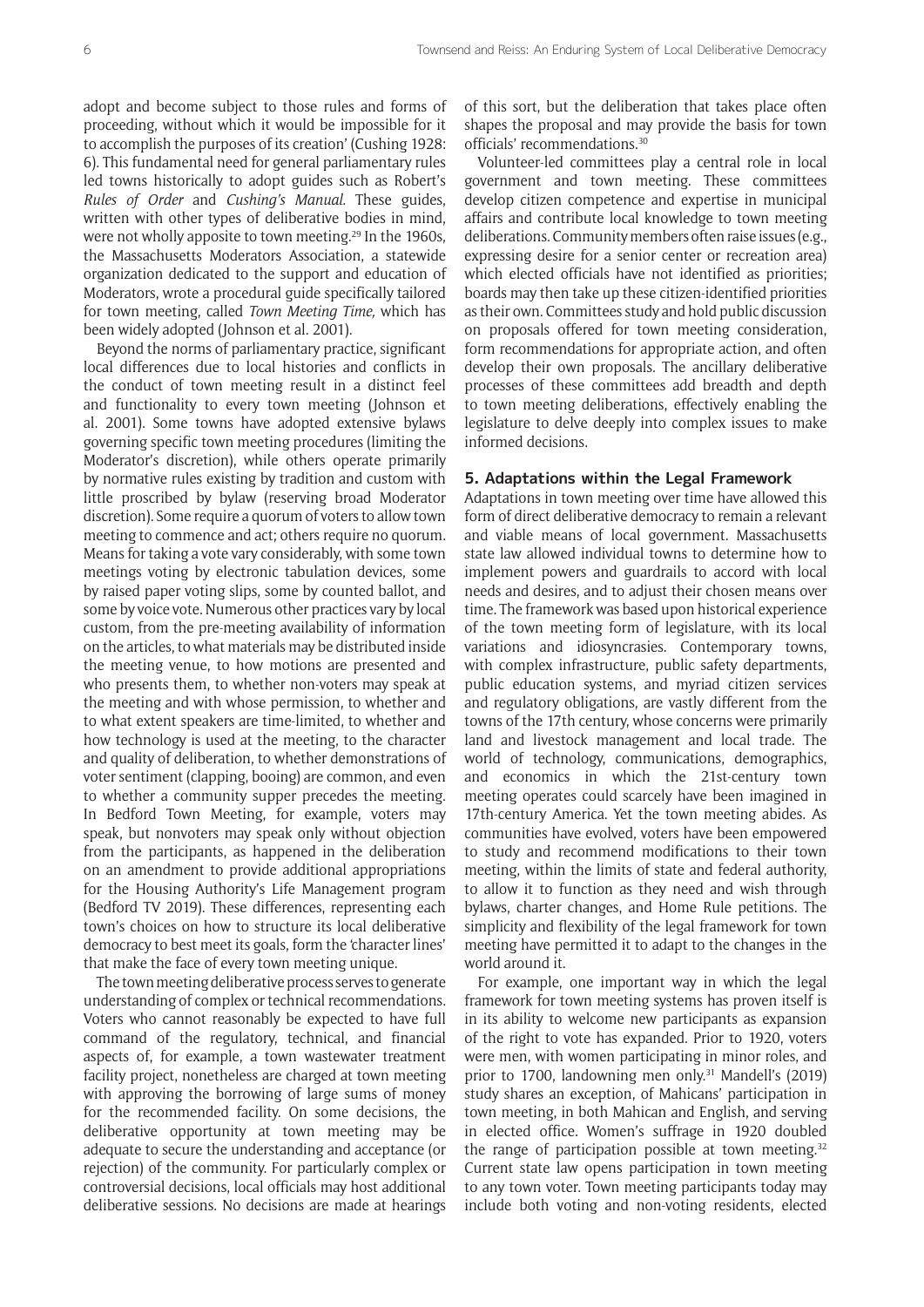and appointed government officials, employees, nonvoting non-residents, and media. Changing community views continue to be a force for evolution in the rules on participation in town meeting; for example, several towns recently have sought authority from the state legislature to allow 17-year-olds to vote in municipal elections and participate in town meeting.

The expanded role of committees and boards is a significant adaptation underlying the ability of town meeting to remain an effective deliberative body for local governance as management of municipalities has become more complex physically, technologically, and legally. Today's towns have numerous citizen committees, focused on discrete areas such as capital planning, public works, cemeteries, historic preservation, and natural resources, which engage the community in advance of town meeting in deliberation on matters that will be brought to the meeting for a vote. Certain committees, for example, the finance committee, are created by state law, but the bulk are formed and charged locally. Without these advance deliberative sessions held by committees, and the publicly available summaries and recommendations which emerge from them, it would be challenging for town meeting to address the dozens of (frequently complex) items which appear on a typical warrant.

The ability of town meeting to allocate its deliberative time has been another component of its continued viability. State law *allows* for town meeting deliberation but does not *require* it. With local variation, it has been procedurally appropriate for a voter at town meeting to move to curtail deliberation and proceed directly to a vote, and for the meeting to vote accordingly. An average town meeting warrant in the 18th century might have included a dozen items and several meetings likely would have been called per year, whereas a 21st-century warrant may include upwards of sixty items with only one or two meetings called in a year. Towns' political calendars have become more regular. The budget calendar works backward from the spring annual town meeting. Committees' work centers on what they plan to bring before town meeting. The practical challenges of accomplishing a modern town's legislative business in a town meeting format are obvious. To address the increased complexity and volume of the business that comes before town meeting, towns have adopted 'consent agendas' identifying a slate of noncontroversial items to be taken up together for a vote without any deliberation. Often the matters included have been addressed in other public deliberative sessions before town committees. Typically, the Moderator reads the consent agenda and pauses to allow any citizen who wishes to have the article held for separate full deliberation to do so with a simple call of 'hold.' The meeting then votes the slate of items remaining on the consent agenda, without further discussion. This efficiency measure allows the meeting to allocate its deliberation time to the matters on which it places the greatest weight.

The legal framework limits towns on the kinds of adaptations to town meeting they may make. For example, a town may not hold its town meeting 'virtually,' with voters watching, listening, and voting from various

and remote locations. Although voters and officials in some towns have urged the state legislature to permit remote participation in open town meeting, it has been reluctant to do so, in the current absence of cost-effective and reliable technology for secure large-scale remote voting.33 Future advances in technology are likely to bring changes in this area, for better or worse. The challenge of maintaining meaningful deliberation among hundreds of voters on a virtual platform will be a truly new frontier.

#### **6. Conclusion**

In examining the system of laws and norms for deliberation in Massachusetts' local direct democracies, the legislative body and event known as 'town meeting,' we focused on the history and trajectory of this system, and expectations for its continued adaptation. Town meeting is a functioning legislature in an evolving system allowing exercise of direct citizen power. We examined the role of town meeting within the state and federal government, noting that the town meeting's contemporary power has been enhanced by the Home Rule Act. We focused on how town meeting's context helps in understanding its authority, and on the laws and norms enabling and limiting deliberation. This local legislature is a small unit operating within a larger system. Similarly, every deliberation at every town's town meeting has micromoments that are influenced by the larger system and help that larger system develop and evolve. Most notably, as of our writing, a pandemic has demanded quick adaptation. The state legislature and individual towns met the challenge by enabling meetings to continue with precautions in place, such as mask-wearing, physical distancing, and meetings outdoors $34$  or 'drive-in' style with cars in parking lots (Farragher 2020; Hohenberger 2020; Massachusetts Association of Health Boards 2020). Adaptation observed in this historical moment informs our expectation that town meeting will continue to adapt and evolve. No form of government is perfect, and while we avoid assessing in favor of explaining, we do note that this form has limitations. Competing demands on citizens' time is but one. As Salvino, Tasto, and Turnbull (2012) find, there is 'strong evidence that, while differences between the town and city forms of government may matter, differences between direct and representative democracy do not. Direct and representative democracy yield sufficiently similar outcomes' (p. 2401). Direct democracy can be capable of meeting 'the deliberative demands of contemporary lawmaking' (Levy 2013: 355).

In each Massachusetts town where town meeting remains the form of local legislature, self-government through a deliberative, democratic process continues to be possible because the community respects the rule of law, holds an abiding acceptance of community norms, has fair opportunity to participate in the process, trusts the process and results, and has a pressure-relief valve for frustration with the limitations on local authority. The town meeting, as deliberative system of government, trusts the people. The legal and normative rules governing town meeting have permitted adaptation and created a hospitable climate for these enduring community attitudes, serving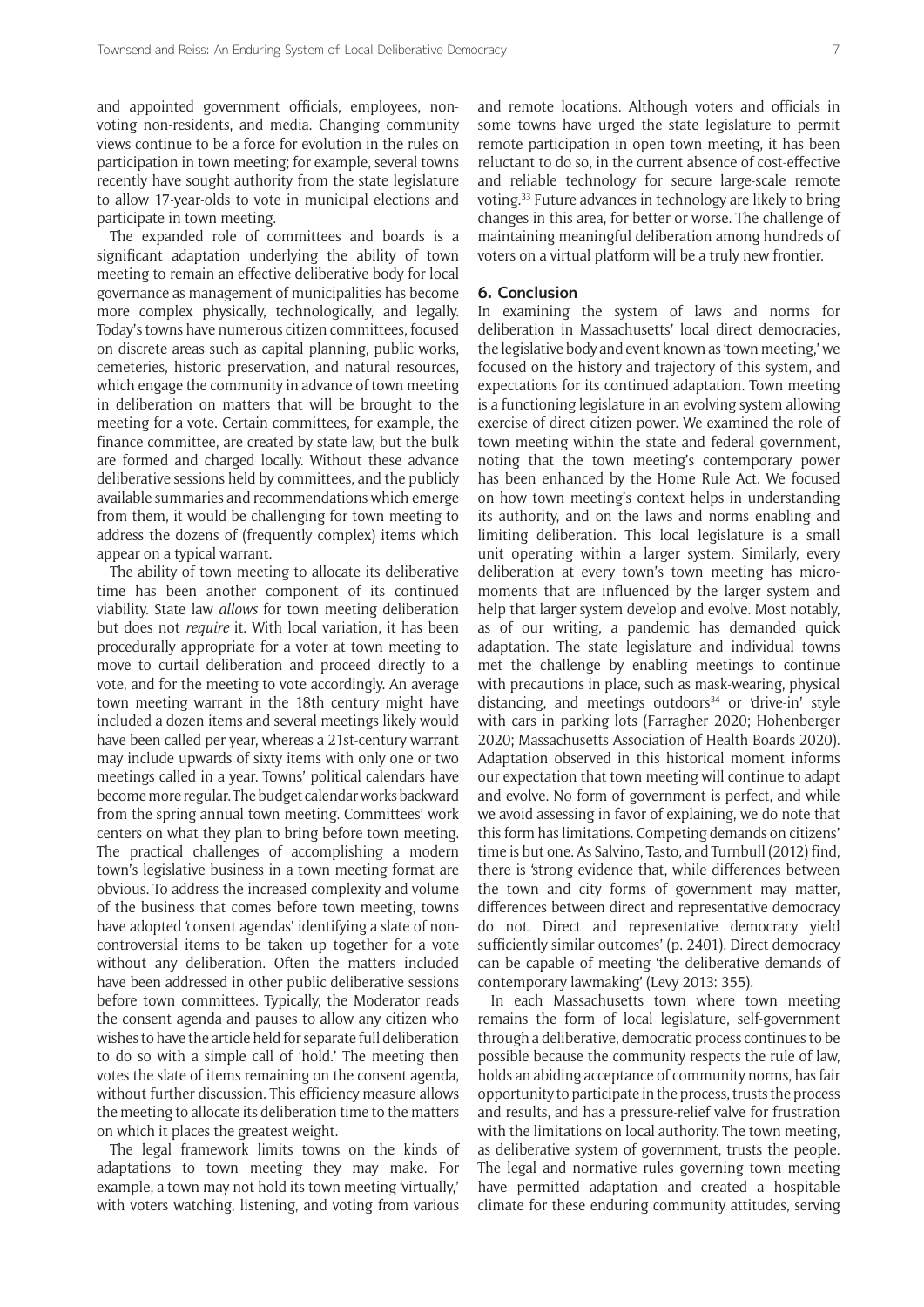to confound the admonitions offered by critics of direct democracy over the years that, in an open and numerous assembly of purported equals, emotion will rule reason, the forceful will rule the reticent, and "spectacles of turbulence and contention" will result.<sup>35</sup>

The contemporary town meeting, relatively unstudied compared with historical town meetings, remains the accepted, well-functioning form of local government in most Massachusetts municipalities. Continued communication scholarship on the rhetoric and social interactions that form part of the deliberative system (those "before the meeting starts" conversations in hallways and parking lot de-briefings) may offer deeper insights into the rhythm of deliberation in town life.

We expect that town meeting will continue to welcome new participants and that citizen power shall grow stronger for the diversity of perspectives made more equitably heard. While there are myriad studies of people's trust in government, there are few studies of government's trust in people. Towns with town meeting legislatures are robust locations for learning what kinds of decisions emerge when government entrusts its decisions on how it should spend its money, and how it should regulate its citizens, to the people themselves. When the legislature is the voting public itself, people place a great deal of trust in themselves and their fellow citizens.

#### **Notes**

- <sup>1</sup> Zimmerman (1999: 6) quoting Madison, *Federalist* Number 10 (on the inability of direct democracy to cure 'the mischiefs of faction').
- <sup>2</sup> 'Demonstrating,' a fourth activity Mansbridge et al. (2012) mention, may occur outside the physical location of the town meeting *per se*.
- <sup>3</sup> See DeSantis & Hill (2004); Leslie (2013, 2018); Mansbridge (1980); Townsend (2006, 2009); Salvino, Tasto, & Turnbull (2012).
- <sup>4</sup> *Hunter v. City of Pittsburgh*, 207 U.S. 161 (1907).
- <sup>5</sup> *Commonwealth v. Plaisted*, 148 Mass. 375 (1889).
- <sup>6</sup> For a discussion of evolving ideas on home rule, see National League of Cities (2020).
- <sup>7</sup> *Bloom v. City of Worcester,* 363 Mass. 136 (1973) at footnote 4 (citations omitted).
- <sup>8</sup> Tilden (1958: 347, 389), citing Madison (1788).
- <sup>9</sup> Massachusetts General Laws (M.G.L.) Ch. 40, § 5 and Ch. 44.
- <sup>10</sup> See, e.g., M.G.L. Ch. 40, § 21.
- <sup>11</sup> M.G.L. Ch. 40, § 14.
- <sup>12</sup> M.G.L. Ch. 40, § 14.
- <sup>13</sup> M.G.L. Ch. 30B, § 12.
- <sup>14</sup> M.G.L. Ch. 43B, § 2.
- <sup>15</sup> AG Municipal Law Unit Decision 26 September 2017— 8449 Southampton.
- <sup>16</sup> M.G.L. Ch. 39, § 18.
- <sup>17</sup> M.G.L. Ch. 39, § 10.
- <sup>18</sup> One town, for a 2018 Special Town Meeting to address a single controversial issue, made provisions to accommodate 3000 voters using linked venues, and contracting for audio visual equipment, so that all could see and hear. The matter under consideration

was a proposed 1.5-million square foot cannabis cultivation and research facility.

- <sup>19</sup> M.G.L., Ch. 39, § 10.
- <sup>20</sup> M.G.L. Ch. 39 §10.
- <sup>21</sup> M.G.L. Ch. 39 §12.
- <sup>22</sup> 358 Mass. 838 (1971).
- <sup>23</sup> M.G.L., Ch. 39, § 17.
- <sup>24</sup> M.G.L., Ch. 39, § 15.
- $25$  Debt exclusion votes also must be ratified by a majority vote at the polls.
- <sup>26</sup> M.G.L., Ch. 39, § 16.
- <sup>27</sup> M.G.L., Ch. 39, § 15.
- <sup>28</sup> M.G.L., Ch. 41, § 15.
- <sup>29</sup> In analyzing the application of a provision of Robert's *Rules of Order* in a challenge to the validity of a town meeting action, the Massachusetts Supreme Judicial Court noted that the provision was inapposite to a town meeting, and violative of state law, *Blomquist v. Arlington*, 156 N.E.2d 416 (Mass. 1959).
- <sup>30</sup> Supplemental deliberative sessions address concerns Neblo (2015) discusses regarding the capacity of ordinary citizens to make considered and rational decisions through democratic deliberative processes.
- <sup>31</sup> In Stockbridge, Mandell (2019) observes, 'about threequarters of all men qualified, and there is evidence that sometimes those below that bar were allowed to participate' (p. 6).
- <sup>32</sup> Bryan finds no correlation between socioeconomic status and attendance (2004: 122).
- <sup>33</sup> The Legislature enacted emergency legislation authorizing remote participation in representative town meeting during the COVID-19 pandemic. Technology was available to permit secure participation by 100 to 300 elected town meeting members.
- <sup>34</sup> For an example of one outdoors, see Alford's Annual Town Meeting (Community Television for The Southern Berkshires 2021).
- <sup>35</sup> Zimmerman (1999: 6) quoting Madison, *Federalist* Number 10 (on the inability of direct democracy to cure "the mischiefs of faction.").

#### **Competing Interests**

The authors have no competing interests to declare.

#### **References**

- **Abbott, J.** (1835). *New England and her institutions, by one of her sons.* John Allen.
- **Adams, C. F.** (1892). *The genesis of the Massachusetts town, and the development of town-meeting government*. University Press.
- **Bedford TV, MA.** (2019, April 3). *Bedford Annual Town Meeting- Night 1 3/26/19*. [https://www.youtube.](https://www.youtube.com/watch?v=ieD2Au5_Ico) [com/watch?v=ieD2Au5\\_Ico](https://www.youtube.com/watch?v=ieD2Au5_Ico).
- **Brown, R. E.** (1955). *Middle-class democracy and the Revolution in Massachusetts, 1691–1780*. Cornell University Press.
- **Bryan, F., Keith, W., Kloppenberg, J., Mansbridge, J., Morrell, M.,** & **Smith, G.** (2019). Collective interview on the history of town meetings. *Journal of Deliberative Democracy, 15*(2), 8. DOI:<https://doi.org/10.16997/jdd.336>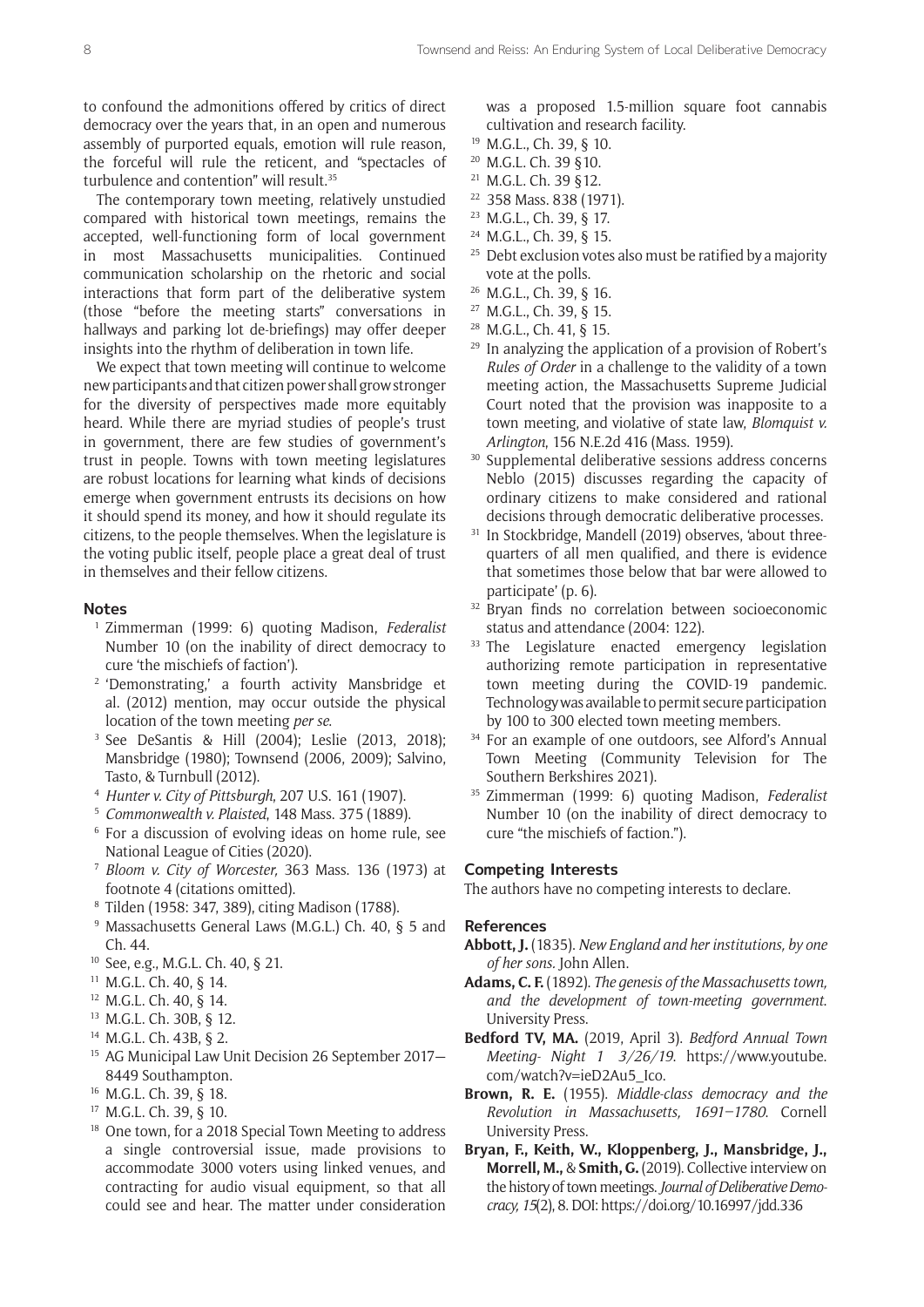- **Bryan, F. M.** (2004). *Real democracy: The New England town meeting and how it works*. University of Chicago Press. DOI: [https://doi.org/10.7208/](https://doi.org/10.7208/chicago/9780226077987.001.0001) [chicago/9780226077987.001.0001](https://doi.org/10.7208/chicago/9780226077987.001.0001)
- **Bryce, J.** (1888). *The American Commonwealth, volume II: The state governments—The party system.* Macmillan.
- **Community Television for The Southern Berkshires.** (2021, May 17). *Town of Alford Annual Meeting, May 11, 2021.* [https://www.youtube.com/](https://www.youtube.com/watch?v=nvVRJKLQYR4) [watch?v=nvVRJKLQYR4](https://www.youtube.com/watch?v=nvVRJKLQYR4).
- **Cushing, L. S.** (1928). *Cushing's Manual of parliamentary practice: Rules of procedure and debate in deliberative assemblies*. The John C. Winston company.
- **DeSantis, V. S.,** & **Hill, D.** (2004). Citizen participation in local politics: Evidence from New England town meetings. S*tate and Local Government Review, 36*(3), 166–173. DOI: [https://doi.](https://doi.org/10.1177/0160323X0403600301) [org/10.1177/0160323X0403600301](https://doi.org/10.1177/0160323X0403600301)
- **Farragher, T.** (2020, June 21). *A durable democracy? It's not debatable – The Boston Globe*. [BostonGlobe.Com.](http://BostonGlobe.Com) [https://www.bostonglobe.com/2020/06/21/metro/](https://www.bostonglobe.com/2020/06/21/metro/durable-democracy-its-not-debatable/) [durable-democracy-its-not-debatable/](https://www.bostonglobe.com/2020/06/21/metro/durable-democracy-its-not-debatable/)
- **Gustafson, S. M.** (2019). The town meeting ideal and race in America. Jo*urnal of Deliberative Democracy, 15*(2), 6. DOI:<https://doi.org/10.16997/jdd.334>
- **Hall, D. D.** (2019). Deliberative democracy in the context of town meetings in seventeenth-century New England. *Journal of Deliberative Democracy, 15*(2), 4. DOI:<https://doi.org/10.16997/jdd.332>
- **Hohenberger, D.** (2020, June 1). South Hadley readies for drive-in Town Meeting. *The Republican*. [https://www.](https://www.masslive.com/news/2020/06/south-hadley-readies-for-drive-in-town-meeting.html) [masslive.com/news/2020/06/south-hadley-readies](https://www.masslive.com/news/2020/06/south-hadley-readies-for-drive-in-town-meeting.html)[for-drive-in-town-meeting.html](https://www.masslive.com/news/2020/06/south-hadley-readies-for-drive-in-town-meeting.html).
- **Johnson, R. B., Trustman, B. A., Wadsworth, C. Y., Garfield, R., Hall, H. L., Jr., Harrington III, J.,** & **Russell, J. M., Jr.** (2001). *Town meeting time: A handbook of parliamentary law* (3rd ed.). Massachusetts Moderators Association.
- **Leslie, A.** (2013). Collaborative democracy. *Anthropology Now*, *5*(1), 36–45. DOI: [https://doi.org/10.1080/1949](https://doi.org/10.1080/19492901.2013.11728385) [2901.2013.11728385](https://doi.org/10.1080/19492901.2013.11728385)
- **Leslie, A. J.** (2018). *The New England town meeting as icon and ethnographic object: New perspectives on participatory democracy* [Ph.D., University of Chicago].
- **Levy, R.** (2013). The law of deliberative democracy: Seeding the field. *Election Law Journal, 12*(4), 355–371. DOI: <https://doi.org/10.1089/elj.2013.1242>
- **Madison, J.** (1788). *The Federalist* No. XLVII.
- **Mandell, D. R.** (2019). Indigenous people and the New England town meeting: Stockbridge, Massachusetts, 1730–1775. *Journal of Deliberative Democracy, 15*(2), 5. DOI: <https://doi.org/10.16997/jdd.333>
- **Mansbridge, J.** (1980). *Beyond adversary democracy*. University of Chicago Press.
- **Mansbridge, J., Bohman, J. Chambers, S., Christiano, T., Fung, A., Parkinson, J., Thompson, D. F.,** & **Warren, M. E.** (2012). A systemic approach to deliberative democracy. In J. Parkinson & J. Mansbridge (Eds.), *Deliberative systems: Deliberative democracy at*

*the Large Scale* (pp. 1–26). Cambridge University Press. DOI: <https://doi.org/10.1017/CBO9781139178914>

- **Massachusetts Association of Health Boards.** (2020). *COVID–19 The Role of the Board of Health in the Postponement/Continuance of Town Meeting*. [https://](https://www.mahb.org/wp-content/uploads/2020/05/Semi-final-Town-Meeting-Guidance-v-1-11-2.pdf) [www.mahb.org/wp-content/uploads/2020/05/Semi](https://www.mahb.org/wp-content/uploads/2020/05/Semi-final-Town-Meeting-Guidance-v-1-11-2.pdf)[final-Town-Meeting-Guidance-v-1-11-2.pdf.](https://www.mahb.org/wp-content/uploads/2020/05/Semi-final-Town-Meeting-Guidance-v-1-11-2.pdf)
- **Miller, J.** (1998). The ghostly body politic: The Federalist Papers and popular sovereignty. *Political Theory*, *16*(1), 99–119. DOI: [https://doi.](https://doi.org/10.1177/0090591788016001006) [org/10.1177/0090591788016001006](https://doi.org/10.1177/0090591788016001006)
- **National League of Cities.** (2020). *Principles of Home Rule for the 21st Century*, accessible at [https://www.](https://www.nlc.org/resource/new-principles-of-home-rule/) [nlc.org/resource/new-principles-of-home-rule/.](https://www.nlc.org/resource/new-principles-of-home-rule/)
- **Neblo, M. A.** (2015). *Deliberative democracy between theory and practice*. Cambridge University Press. DOI: <https://doi.org/10.1017/CBO9781139226592>
- **NorthAndoverCAM.** (2017, May 23). *North Andover Town Meeting—2017*. [https://www.youtube.com/](https://www.youtube.com/watch?v=nfJPpJNsgRs.) [watch?v=nfJPpJNsgRs.](https://www.youtube.com/watch?v=nfJPpJNsgRs.)
- **Parkinson, J.,** & **Mansbridge, J.** (Eds.) (2012). *Deliberative systems: Deliberative democracy at the Large Scale*. Cambridge University Press. DOI: [https://](https://doi.org/10.1017/CBO9781139178914) [doi.org/10.1017/CBO9781139178914](https://doi.org/10.1017/CBO9781139178914)
- **Salvino, R., Tasto, M. T.,** & **Turnbull, G. K.** (2012). A direct test of direct democracy: New England town meetings. *Applied Economics, 44*(18), 2393–2402. DOI: [https://](https://doi.org/10.1080/00036846.2011.564148) [doi.org/10.1080/00036846.2011.564148](https://doi.org/10.1080/00036846.2011.564148)
- **Tilden, R. J.** (1958). Town government. *Boston University Law Review, 38*.
- **Tocqueville, A. de.** (1935). *Democracy in America: Colophon*. (1997.). Retrieved January 22, 2022, from [https://xroads.virginia.edu/~Hyper/DETOC/](https://xroads.virginia.edu/~Hyper/DETOC/colophon.html) [colophon.html](https://xroads.virginia.edu/~Hyper/DETOC/colophon.html).
- **Townsend, R. M.** (2004). *Deliberation and democracy: Ethnography of rhetoric in a New England town meeting*. Doctoral Dissertations Available from Proquest, AAI3136786. 1–334. [https://](https://scholarworks.umass.edu/dissertations/AAI3136786) [scholarworks.umass.edu/dissertations/AAI3136786](https://scholarworks.umass.edu/dissertations/AAI3136786).
- **Townsend, R. M.** (2006). Widening the circumference of scene: Local politics, local metaphysics. *KBJournal, 2*(2), n.p. [www.kbjournal.org/townsend.](http://www.kbjournal.org/townsend)
- **Townsend, R. M.** (2009). Town meeting as a communication event: Democracy's act sequence. *Research on Language and Social Interaction, 42*(1), 68–89. DOI: [https://doi.](https://doi.org/10.1080/08351810802671743) [org/10.1080/08351810802671743](https://doi.org/10.1080/08351810802671743)
- **Townsend, R. M.** (2019). Speaking for another polis. *Iowa Journal of Communication, 51*(2), 177–205.
- **Townsend, R. M.,** & **Milburn, T.** (2022). New England town meeting and the cultivation of deliberative play. *American Behavioral Scientist*. DOI: [https://doi.](https://doi.org/10.1177/00027642221093588) [org/10.1177/00027642221093588](https://doi.org/10.1177/00027642221093588)
- **Zgiep, M.** (2019). Beyond institutions and the system: Network approach to deliberative democracy. *Cogent Social Sciences*, *5*(1), 1–20. DOI: [https://doi.org/10.10](https://doi.org/10.1080/23311886.2019.1639876) [80/23311886.2019.1639876](https://doi.org/10.1080/23311886.2019.1639876)
- **Zimmerman, J. F.** (1967). *The Massachusetts town meeting*. Graduate School of Public Affairs, State University of New York.